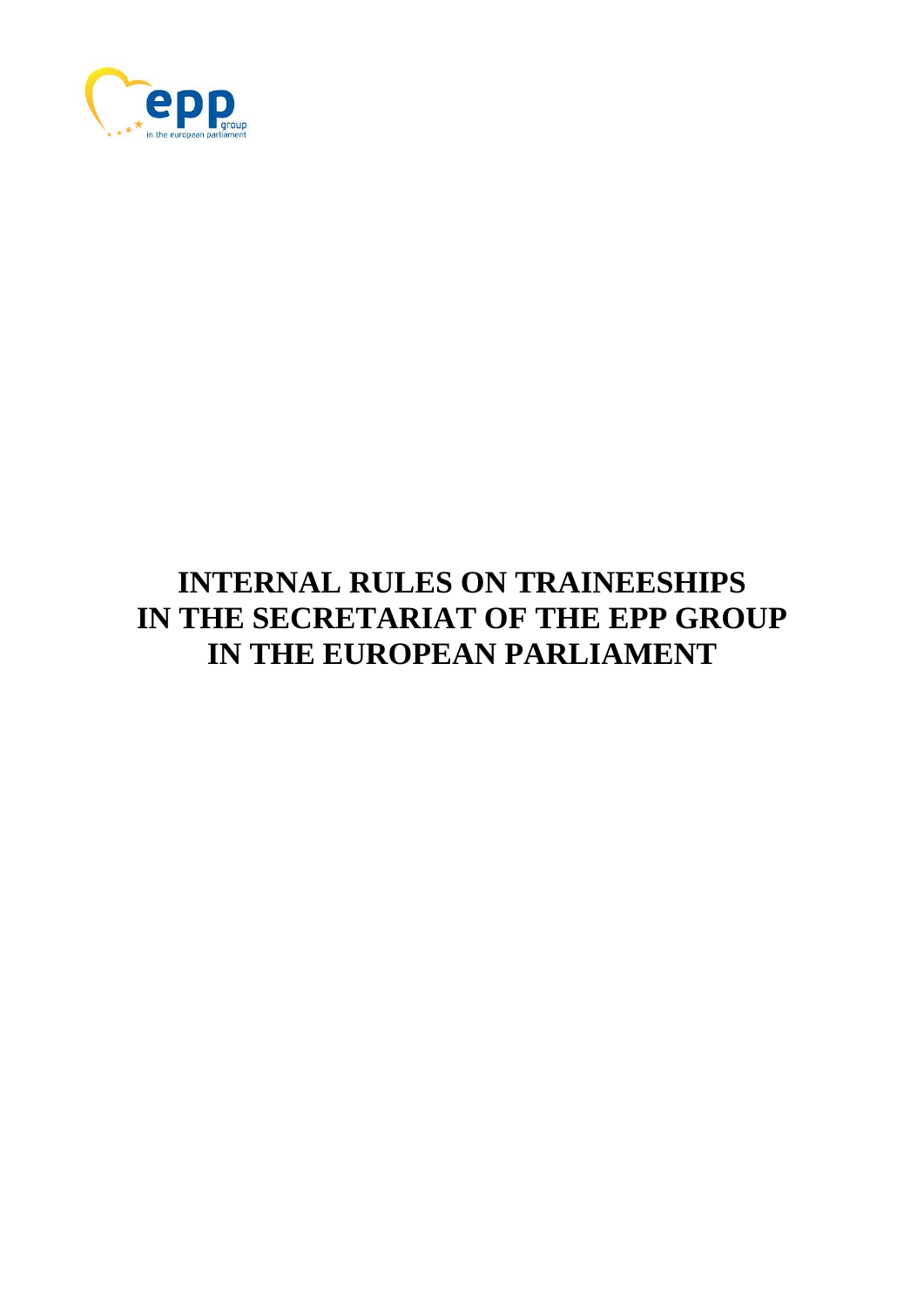# **Table of Contents**

<span id="page-1-0"></span>

| Article 8: Traineeships' duration, dates and deadlines for application 4 |  |
|--------------------------------------------------------------------------|--|
|                                                                          |  |
|                                                                          |  |
|                                                                          |  |
|                                                                          |  |
|                                                                          |  |
|                                                                          |  |
|                                                                          |  |
|                                                                          |  |
|                                                                          |  |
|                                                                          |  |
|                                                                          |  |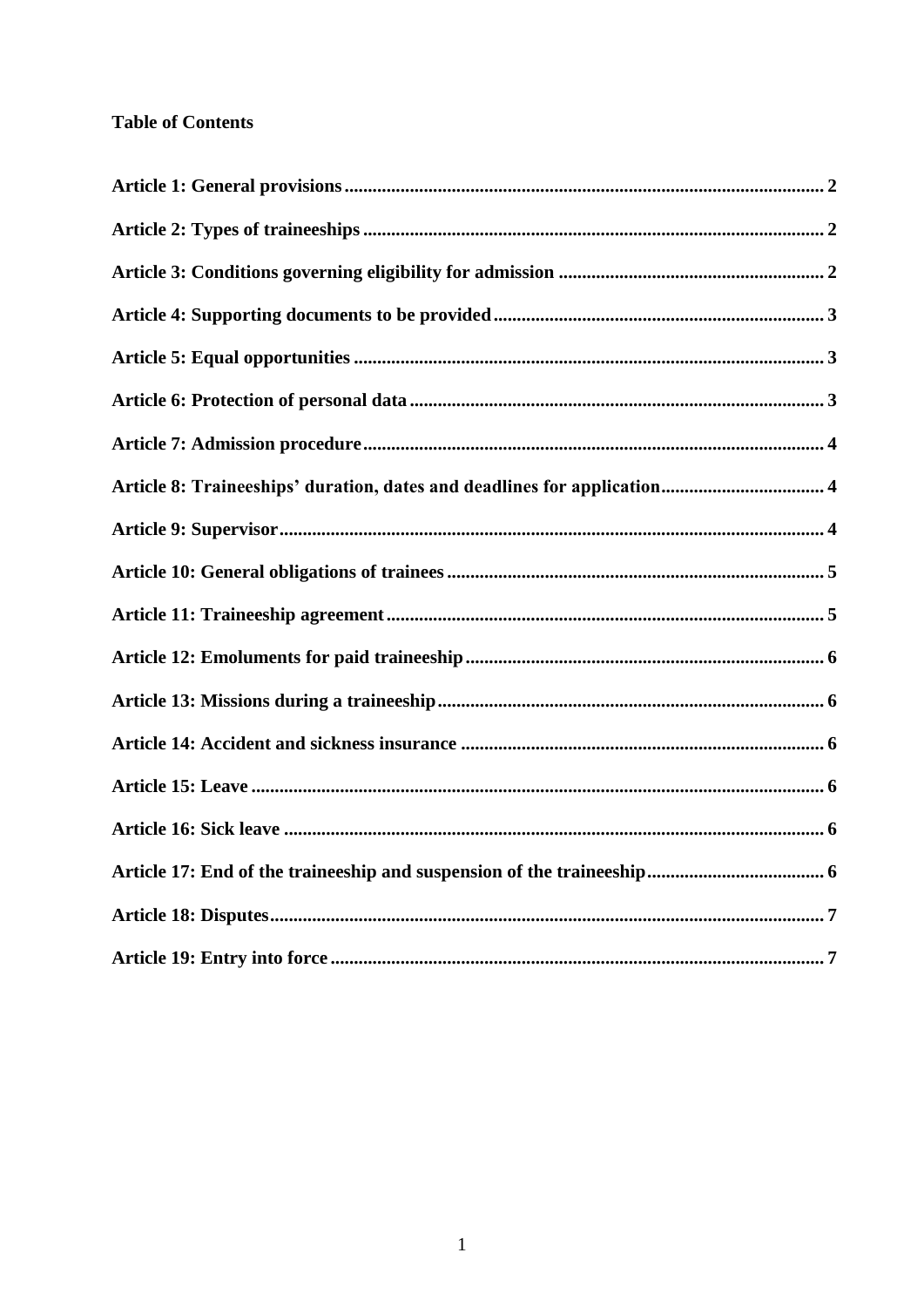#### **Article 1: General provisions<sup>1</sup>**

With a view to promoting the dissemination of knowledge on European integration and to contributing to young Europeans' education and professional training, the EPP Group offers traineeships in its Secretariat in Brussels.

Traineeships also aim to provide university graduates with experience of working in a political organisation and practical knowledge of the activities of the EPP Group and of the European Parliament. The traineeships offer an opportunity to gain experience in an international, multi-lingual and multi-cultural environment.

<span id="page-2-0"></span>The amount needed to cover the traineeships shall be included under a specific heading in the Group's annual budget.

# **Article 2: Types of traineeships**

The Group offers the following types of traineeships:

1) Paid traineeships of 5 months for EU citizens and candidates from associated and candidate countries<sup>2</sup>. A limited number of nationals from other countries can be granted a traineeship by way of derogation.

2) Unpaid short-term traineeships of a maximum length of 3 months when the traineeship is compulsory in the framework of the university studies. The Group can offer a limited number of this type of traineeship.

<span id="page-2-1"></span>3) Training placement based on an agreement between the EPP Group and universities, national governments and external organisations.

# **Article 3: Conditions governing eligibility for admission**

The applicants for traineeships must:

1

1) Be a national of a Member State of the European Union or of an associated or candidate country.

2a) Applicants **for the paid traineeship** must have a university degree or have completed three years of study (at least six semesters) at a university or an equivalent institute of higher education.

2b) Having not completed 6 semesters of university studies, applicants **for the unpaid traineeship** must provide an attestation from the university stating that a traineeship is mandatory in the framework of the studies and its required length.

<sup>&</sup>lt;sup>1</sup> Trainees selected by Members of the European Parliament and who work in their offices may not be considered to be trainees of the Group, and therefore fall under the scope of the Rules adopted by the Bureau of the European Parliament on 10 December 2018

<sup>&</sup>lt;sup>2</sup> The number of trainees from third countries cannot exceed 20% of all paid trainees in the reference year.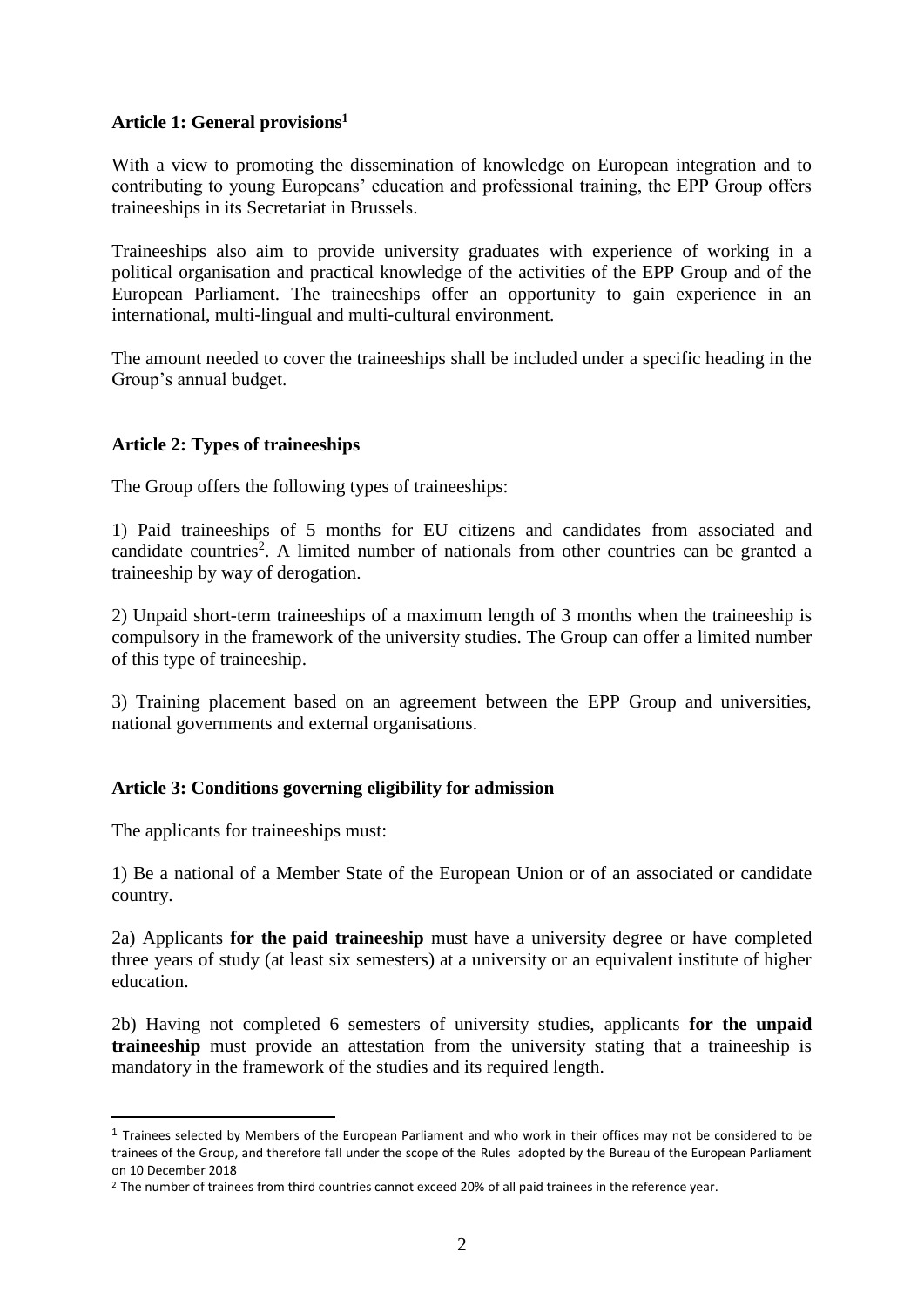3) Have a very good knowledge of two official EU languages, of which one should be one of the EU working languages i.e. English, French or German. Applicants from non-EU countries should have a very good knowledge of at least one of the EU working languages.

<span id="page-3-0"></span>4) Not have been granted a paid traineeship in the EU Institutions or not have already been in a gainful employment after the completion of their studies.

# **Article 4: Supporting documents to be provided**

1) Candidates for traineeship must provide the Selection Committee with all the supporting documents proving the accuracy of the information given on the application form. The copies of the following documents must be attached to the application form:

- $\triangleright$  University studies diploma(s)/a certificate proving that the applicant completed at least six semesters at a university **(for the paid traineeship)** OR an attestation from the university stating that a traineeship is compulsory within the framework of their studies and its requested length (**for the unpaid traineeship);**
- $\triangleright$  Letter of recommendation from a university professor;
- $\triangleright$  Letter of recommendation from a political figure (local, national or European) belonging to the EPP family is an asset;
- $\triangleright$  Documents proving the knowledge of the languages (certificates and diplomas);
- ID card or Passport

2) Before the beginning of the traineeship the selected applicants must provide the Human Resources Unit with an extract from the criminal records or a certificate of good conduct from their country of residence dated less than six months.

# **Article 5: Equal opportunities**

<span id="page-3-1"></span>The EPP Group is an equal-opportunities employer and encourages applications from young qualified people with disabilities who fulfil the conditions governing eligibility set out in Article 3, excluding all discrimination.

# **Article 6: Protection of personal data**

<span id="page-3-2"></span>The EPP Group ensures that applicants' personal data are processed in line with Regulation (EU) 2018/1725 of the European Parliament and of the Council of 23 October 2018 on the protection of natural persons with regard to the processing of personal data by the Union institutions, bodies, offices and agencies and on the free movement of such data, particularly as regards their confidentiality and security and repealing Regulation (EC) No 45/2001 and Decision No 1247/2002/EC.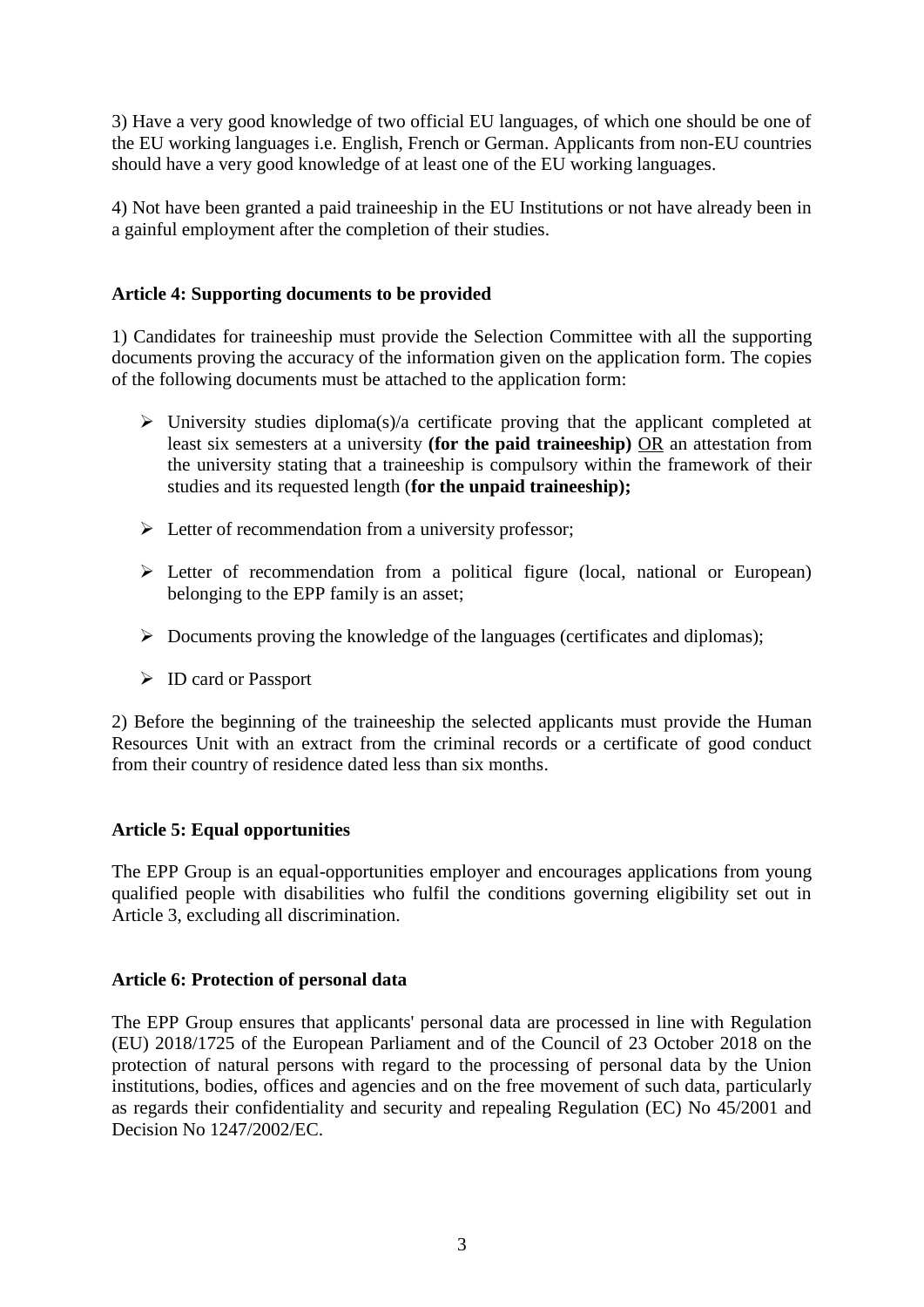#### **Article 7: Admission procedure**

1) Candidates must complete the online application form available on the EPP Group website under "Traineeships and Programmes".

The admissibility of the applications will be examined on the basis of the conditions set out in Article 3.

All eligible applications will be considered on the basis of the applicants' qualifications, skills and specific needs of the Group's services by the Trainees' Selection Committee.

Applicants shall be informed of the outcome of their application and/or the decision of the Trainees' Selection Committee by email to the address provided in the application form.

<span id="page-4-0"></span>2) The granting of a traineeship does not give trainees the status of a member of the Group's staff nor does it constitute a commitment by the Group to recruit the trainee in any capacity.

#### **Article 8: Traineeships' duration, dates and deadlines for application**

1) Paid traineeships are awarded for 5 months and no further extensions are possible. In duly justified cases, the traineeship may be awarded for a period shorter than 5 months.

Paid traineeship dates and deadlines for applications:

| Traineeship period: February – June   | Traineeship period: September – January |
|---------------------------------------|-----------------------------------------|
| Deadline for application: 15 November | Deadline for application: 15 May        |
| (midnight)                            | (midnight)                              |

2) Unpaid traineeships are awarded for a maximum length of 3 months and starting date is adjusted to the needs of the service and, if possible, with taking into account the requirement of the university.

3) The length and starting date of training placements are adjusted to the needs of the service and/or bilateral agreements with universities, national governments and external organisations.

No traineeship can be conducted during the summer recess of the European Parliament.

#### <span id="page-4-1"></span>**Article 9: Supervisor**

1) Each trainee shall work under the responsibility of a supervisor.

2) The supervisor shall plan and supervise the trainee's work throughout the whole traineeship.

3) The supervisor shall, at the beginning of the traineeship, explain to the trainee the work and/or projects to be performed during the traineeship.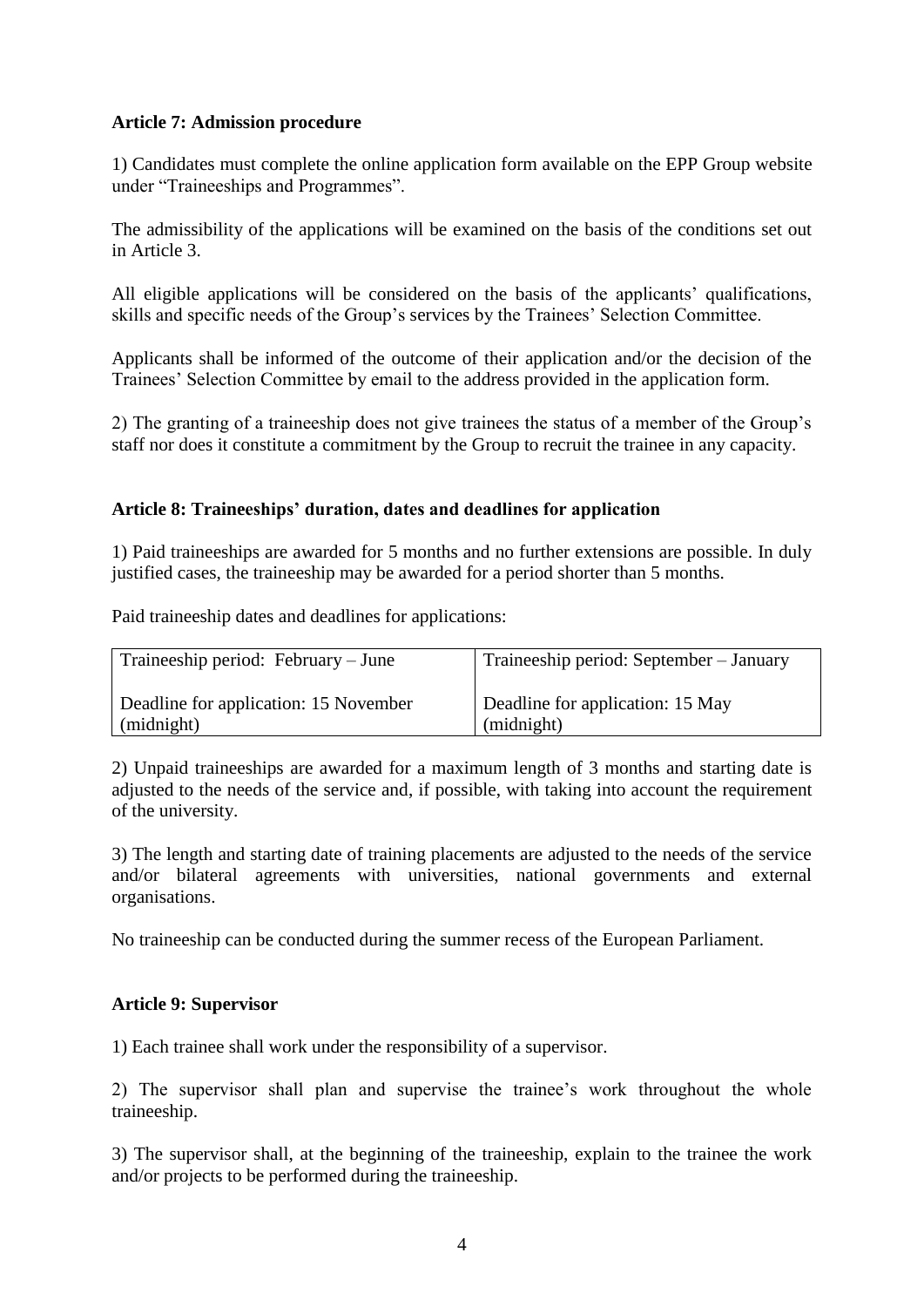4) The supervisor must guide the trainee during the traineeship and act as a mentor.

5) The supervisor shall notify the Human Resources Unit immediately of any significant incidents occurring during the traineeship such as absences, illnesses, accident, etc.

<span id="page-5-0"></span>6) The supervisor shall draw up an assessment of the traineeship, using the relevant form, and certify that the traineeship period was duly completed and the tasks assigned have been completed.

#### **Article 10: General obligations of trainees**

1) By accepting a traineeship within the EPP Group, trainees shall abide by the internal rules of the EPP Group, in particular as regards working hours and the rules governing security at the European Parliament premises.

2) Trainees shall follow the instructions given by their supervisor or the Director/Head of Unit to which they are assigned and comply with administrative instructions issued by the competent authority.

3) Trainees must participate in and contribute to the work of the directorate/unit to which they are assigned. All rights in any writings or other work carried out by the trainee in the performance of his/her duties shall be the property of the EPP Group.

4) Trainees are not entitled to act or speak on behalf of the Group. They shall use the office equipment allocated to them (telephone, email and Internet access) solely for the purpose of carrying out their work as part of the traineeship.

5) Trainees must exercise the utmost discretion with regard to any information that comes to their knowledge in the course of the traineeship. They shall not disclose to an unauthorised person any document or information, that has not been made public without the prior authorisation of the supervisor. The Group reserves the right to terminate the traineeship if the obligation of confidentiality as enshrined herein is not respected. The trainees continue to be bound by this obligation even after the completion of their traineeship.

#### <span id="page-5-1"></span>**Article 11: Traineeship agreement**

<span id="page-5-2"></span>All selected applicants who agree to undertake a traineeship within the EPP Group shall sign, before the beginning of their traineeship, a standard traineeship agreement in order to confirm that they respect the general obligations of trainees as laid down under article 10.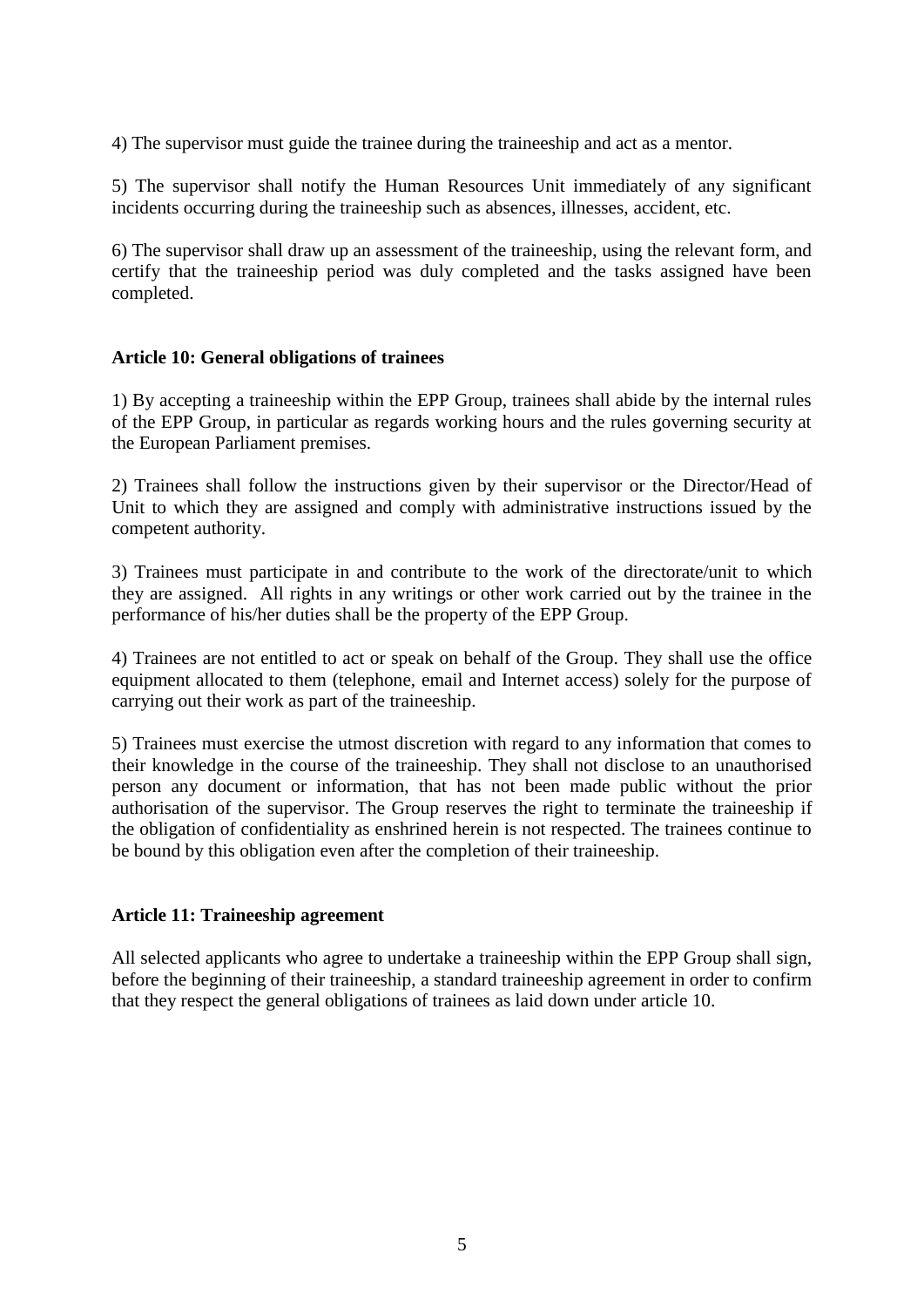#### **Article 12: Emoluments for paid traineeship**

1) Trainees shall receive a monthly traineeship grant of 1400€. This amount may be amended by decision of the competent authority of the Group<sup>3</sup>.

<span id="page-6-0"></span>2) The grant paid by the EPP Group is not subject to the European Union's officials and other servant's tax regulations. Trainees are held responsible for the payment of any taxes due to the traineeship grant received in accordance with the tax law of their country of origin.

# **Article 13: Missions during a traineeship**

During the traineeship, trainees may be sent on mission to Strasbourg during the plenary session of the European Parliament. The missions for trainees are planned and authorised by the Human Resources Unit with taking into account the needs of services and the availability of budget. Trainees sent on a mission shall be entitled to a flat rate payment to cover travel expenses and accommodation cost.

#### <span id="page-6-1"></span>**Article 14: Accident and sickness insurance**

<span id="page-6-2"></span>The Group provides for compulsory, primary sickness and accident insurance during the entire duration of the traineeship.

# **Article 15: Leave**

Trainees shall be entitled to two days' leave for each completed month of their traineeship. This entitlement is acquired pro rate to the number of full months accomplished. The training supervisor shall be responsible for authorising requests for leave. Unused leave shall not be reimbursed. Any unjustified absence may lead to the suspension of the traineeship. In addition, trainees are entitled to leave on public holidays and office closing days of the European Parliament occurring during their traineeship.

#### <span id="page-6-3"></span>**Article 16: Sick leave**

<u>.</u>

In the event of illness, trainees must immediately notify their supervisor and the Human Resources Unit. If the absence is longer than three consecutive days, the trainee has to send a medical certificate to the Human Resources Unit. In any event, sick leave without medical certificate is limited to one day per month of the overall duration of the traineeship.

#### <span id="page-6-4"></span>**Article 17: End of the traineeship and suspension of the traineeship**

The traineeship shall terminate upon expiry of the period for which it was granted.

<sup>&</sup>lt;sup>3</sup> In case a trainee has a serious handicap, which for ex. necessitates the presence of an accompanying person and/or creates other costs linked to the handicap, the monthly allowance might be raised.